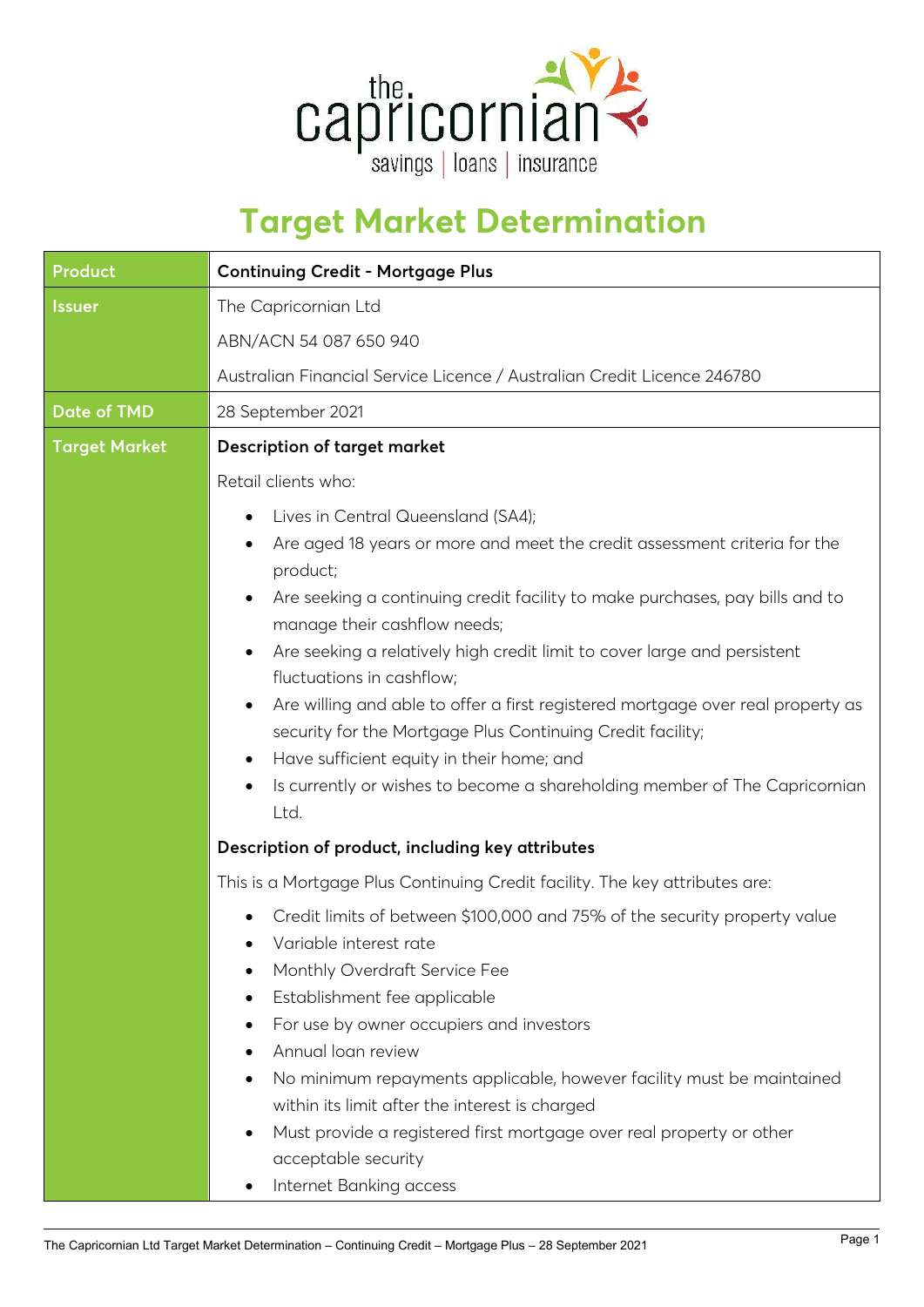|                        | <b>Banking App access</b><br>$\bullet$                                                                     |  |  |
|------------------------|------------------------------------------------------------------------------------------------------------|--|--|
|                        | Telephone Banking access                                                                                   |  |  |
|                        | Direct Credit, Periodical Payments, Payroll Allocations or Online Deposits                                 |  |  |
|                        | Apple Pay<br>٠                                                                                             |  |  |
|                        | Withdrawals at any time, for any amount up to the facility limit (subject to                               |  |  |
|                        | maximum access limits outlined within The Capricornian Ltd's Conditions of                                 |  |  |
|                        | Use)                                                                                                       |  |  |
|                        | Continuing credit facility<br>٠                                                                            |  |  |
|                        | Classes of consumers for whom the product is clearly unsuitable                                            |  |  |
|                        | This product is not suitable for retail clients who:                                                       |  |  |
|                        | Are unable or unwilling to offer appropriate security;<br>٠                                                |  |  |
|                        | Need the certainty of a fixed interest rate and fixed repayments;<br>$\bullet$                             |  |  |
|                        | Need a loan facility that actively decreases the loan (amortising loan);<br>٠                              |  |  |
|                        | Do not have sufficient equity in their mortgage property;                                                  |  |  |
|                        | Are under the age of 18 years;<br>٠                                                                        |  |  |
|                        | Do not meet the credit assessment criteria for the product; or                                             |  |  |
|                        | Do not wish to become a shareholding member of The Capricornian Ltd.<br>$\bullet$                          |  |  |
| <b>Distribution</b>    | <b>Distribution conditions</b>                                                                             |  |  |
| <b>Conditions</b>      | This product is distributed by the issuer through the following channels:                                  |  |  |
|                        |                                                                                                            |  |  |
|                        | <b>Branches</b>                                                                                            |  |  |
|                        | Mobile Lenders                                                                                             |  |  |
|                        | Call Centre                                                                                                |  |  |
|                        | Online (contact referral generation)                                                                       |  |  |
|                        | Distribution conditions for this product include:                                                          |  |  |
|                        | Ensuring that clients meet the eligibility conditions for the product                                      |  |  |
|                        | Ensuring that distribution through Branches, Mobile Lenders and Call Centre                                |  |  |
|                        | is by appropriately authorised and trained staff                                                           |  |  |
|                        | Online application - Form submission only                                                                  |  |  |
|                        | There are no other distributors for this product.                                                          |  |  |
| <b>Review Triggers</b> | The review triggers that would reasonably suggest that the TMD is no longer                                |  |  |
|                        | appropriate include:                                                                                       |  |  |
|                        | A significant dealing of the product to consumers outside the target market                                |  |  |
|                        | occurs;                                                                                                    |  |  |
|                        | A significant number of complaints is received from customers in relation to                               |  |  |
|                        | their purchase or use of the product that reasonably suggests that the TMD is<br>no longer appropriate; or |  |  |